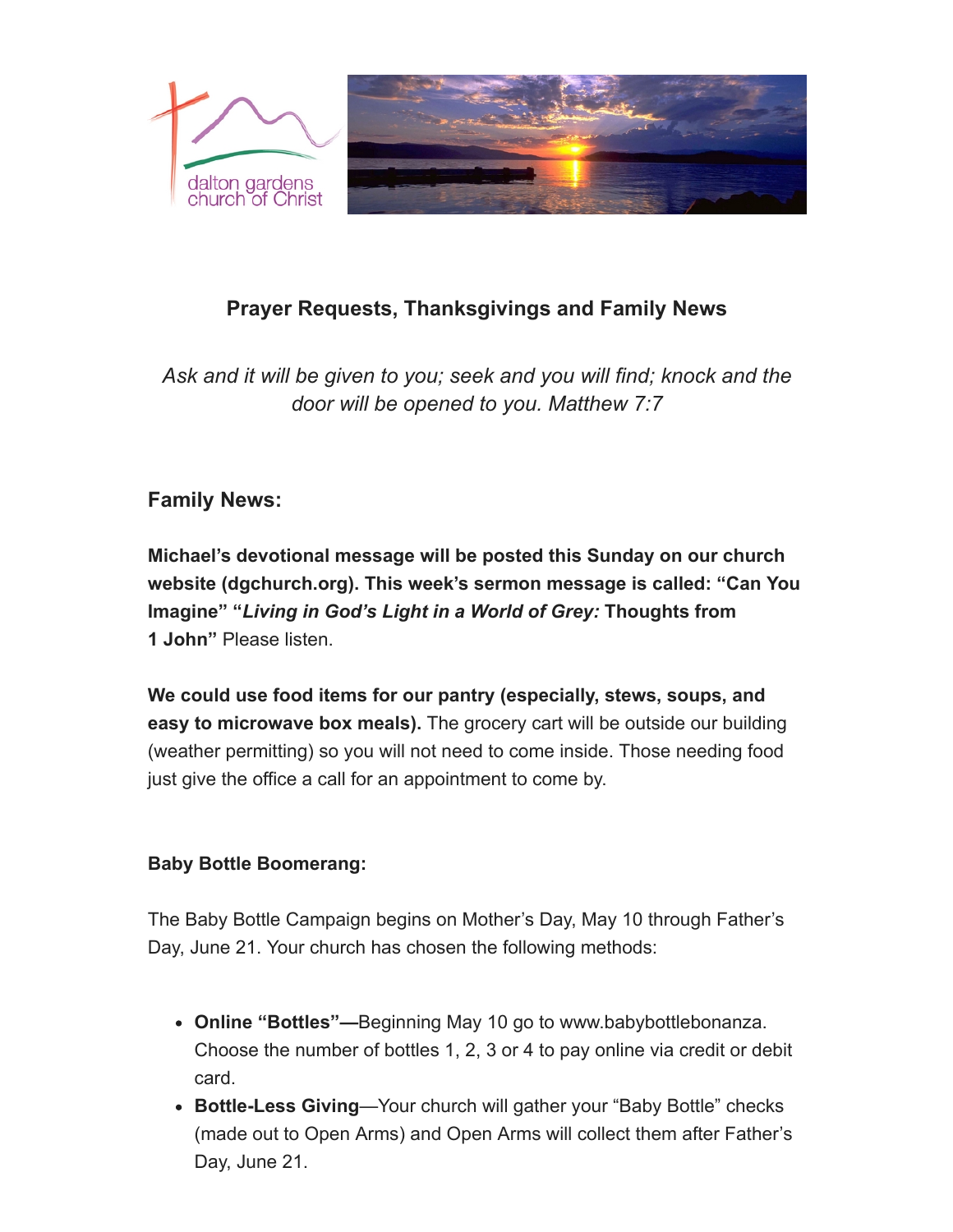#### **Contact your church or Open Arms for more information**

The proceeds will be used by Open Arms to assist those in our area facing unplanned pregnancies. 208.667.5433

**CCS Fundraiser:** When you shop at Fred Meyer remember to register your card and choose CCS as the non-profit of your choice. Coeur d'Alene Christian School will earn money for every purchase. The school will receive a check from Fred Meyer quarterly. As long as CCS is chosen for the Non-profit of choice, the school will receive a check. Call **Trisha Schultz** or **Dan Dupey**for more information.

**Loveseat or Couch:** As work continues with the remodel here at the building, we are adding some furniture. We are looking for a small couch or loveseat with light wear that would coordinate with our theme of blue/grey/white. Your donation would be greatly appreciated.

## **Prayer Requests:**

**Kathy Roberts:** I had asked for prayer for my birth mother, **Charlotte** in Illinois. She had a stroke. Thank you for the prayers! She passed away this morning. Please continue to pray for our family.

**Dan and Teri Dupey:** Pray for **Bonnie Boulton's** son, **Brian**, needing a kidney Pray for **Bob Brown**, **Irene Clark**, **Mary Peterson's** healing, my sister's husband after heart surgery (Preacher, **David Bennett**), **Emily** and her pregnancy, **Trish's** grandson, and our elders in difficult decision making. Pray for the difficulties we have been hearing about regarding domestic violence on the rise.

**From the Garden of Prayer:** I need prayer for my unemployment to come very soon. I pray for a financial blessing, a Godly wife, help with sleep, and job security. **Rob**. I thank you for the prayers.

I need prayer for guidance in what God wants me to do whether it is in a certain type of work, school, or ministry. Pray that my dad knows that I am proud of him. **J. Jones**.

Please keep my nephew, **Austin** in your prayers. He has epilepsy and is in prison for meth use. He keeps having back-to-back seizures and has been life